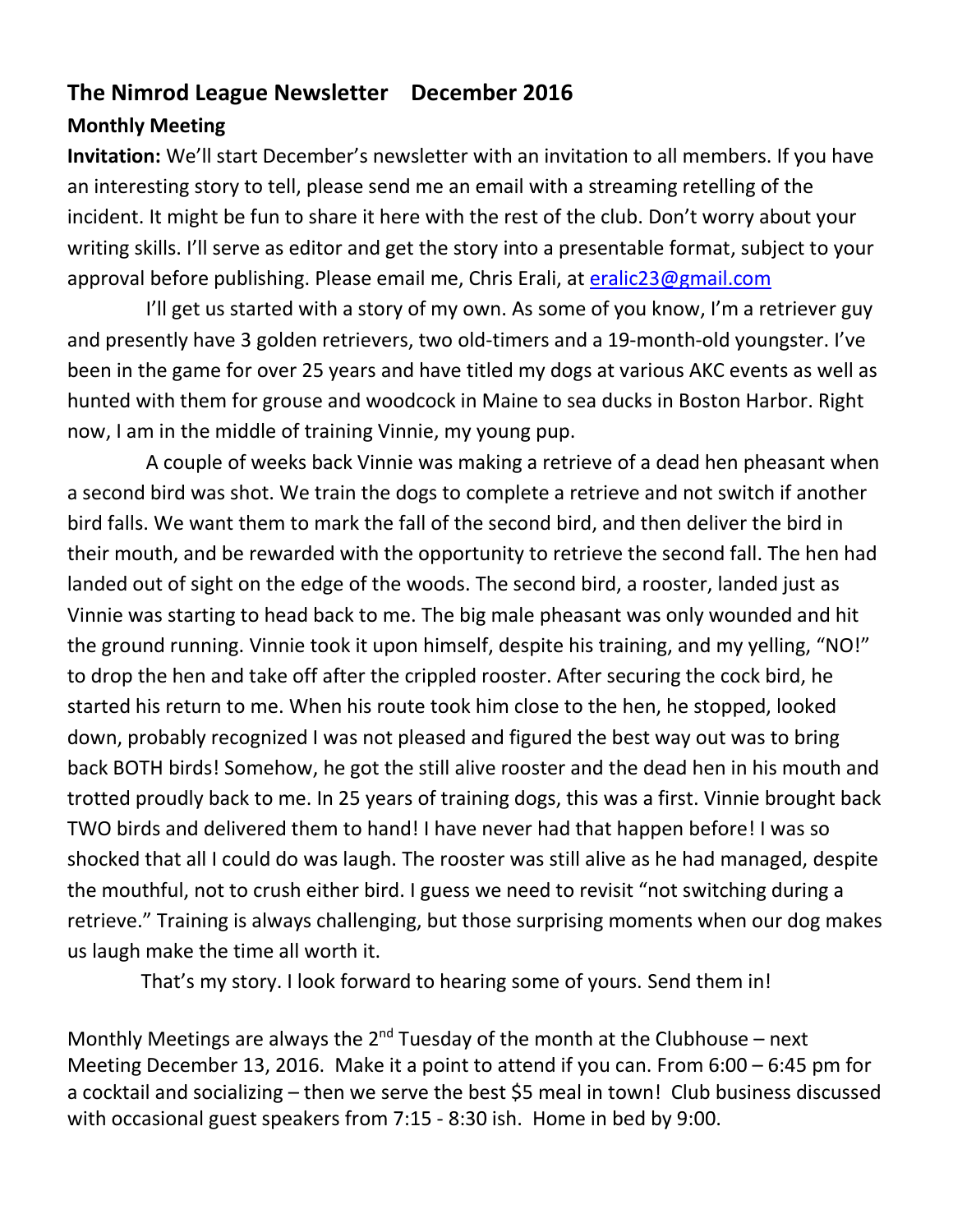#### **Speakers**

Please let us know if you have a suggestion for a speaker at a future meeting.

#### **Monthly Safety Tip**

"Watch your step. It's getting slippery."

#### **New Business**

The purchase of new chairs was discussed. We may need to pick up a few more for the clubhouse. Sometimes they can be a little scarce for certain events. Decision is forthcoming.

The topic of dirt bikes, ATVs, or 4-wheelers was brought up. We may be creating/restoring a standing rule to not allow dirt bikes at any time on the property. It was also mentioned that our website mentioned that Nimrod was a place you could ride your 4 wheeler. That is false, and the E board voted to have that phrase removed from the website. Due to several of our older members who are still active, there are times when an ATV can come in handy. Some of us have a little difficulty getting around. The Board voted that ATVs can be used for hunting and club events. Recreational riding is NOT allowed.

Due to the coming change of law regarding marijuana use in Massachusetts, the E Board also voted that marijuana is not to be consumed on the property. The vote was unanimous.

The possibility of a physical disability preventing a member from completing their 8 hours of volunteering to fulfil the work requirement as a member was discussed. It was decided that a waiver could be voted on if necessary.

Exciting news from the grant committee. Tina Gianos found a grant from Mass Wildlife and the DCR. Working with Kevin Chviruk on the application, the club has made contact with a number of state officials who appeared to like our proposal. We're a long way from getting the grant, but the possibilities for the future are there. Wouldn't it be wonderful if a busy spring was in our future? Time will tell, but kudos to Tina and Kevin! **Membership**

Our membership is growing larger on a monthly basis! The Board accepted the following people as candidates for membership with a vote scheduled at the next general meeting: Dennis Pickett, Derek Fournier, Duncan Phyfe, Joshua Wainrib, Derek Briarly, David Steele, and Pat Barry. The Nimrod Club can take this interest as a sign that we are doing something right. AND it's always good to keep Paul Fraser and Dave Fillow busy! Thanks too to them for helping me get the correct spelling of all the names!

Dues notices have gone out including a packet of raffle tickets. There are 3 prizes being awarded: 1<sup>st</sup> Prize is a new muzzleloader (or \$900), 2<sup>nd</sup> Prize, a pheasant hunting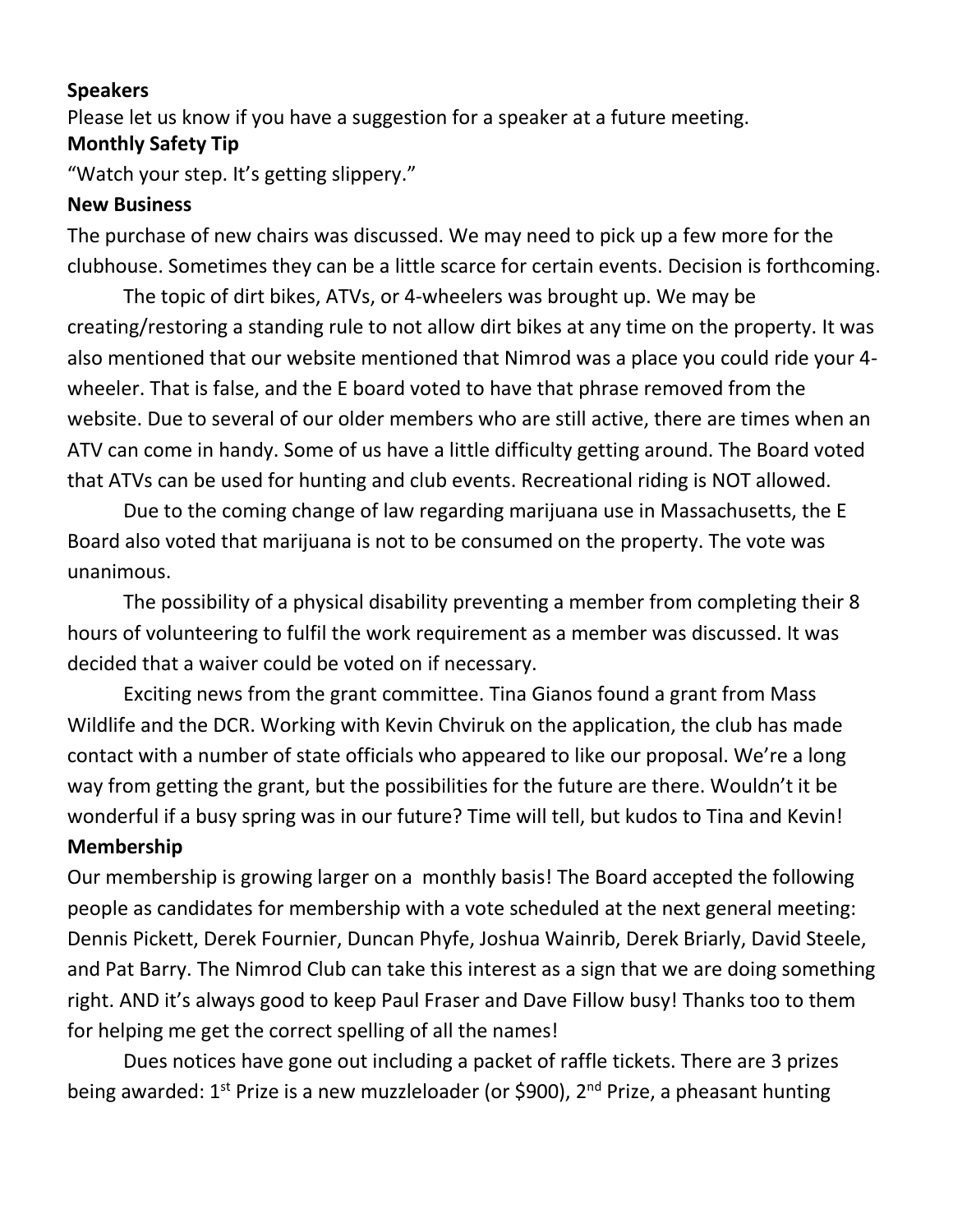package (or \$350) and 3<sup>rd</sup> Prize worth \$150. The winners will have a choice to take the prize or the cash. Good luck! Dues for 2017 should be paid by the first of the year. Thanks!

Checks can be sent to **Nimrod League of Holden, Inc., PO Box 254**

#### **Holden, MA 01520**

#### **Board of Trustees**

We received a donation from the Massachusetts Forest Alliance. Thank you.

Our need for an audit was discussed. It is a natural time to complete one as Roland Morse is finishing his term as treasurer and it would be wise to start fresh with a new treasurer and recently audited numbers in the books. A date for the audit is forthcoming, as soon as Chris Craigue can find a date amenable to all the people involved.

#### **Trap/Skeet**

Thursday nights have been quiet. Consequently, it was decided not to open the kitchen for the coming weeks until the enthusiasm returns. The holiday season, weather, and deer season may all be contributing factors for the downturn.

Trap and Skeet is every Thursday night. We encourage everyone to come out on Thursday evenings for a night of shooting and fellowship.

### **Kitchen**

We are having more problems with our freezer! Much of the meat we had stored for the Game Dinner was spoiled. Repairs are being investigated. The problem may be electrical.

Volunteers for cooking at upcoming general meetings are as follows: December: Arthur and Rick Spokis, January: Pat Orrell, February: Bruce Ebbeson, March: Russ Chapel, and April: Bob Horgan. June and July are open if anyone would like to volunteer.

We are still looking for donations for our game dinner. If you have any game, leave it in the refrigerator and call Bruce at (508) 853-1589. He will vacuum package it for the freezer to prevent freezer burn and keep it fresh for our dinner. Thanks!

**Upcoming Event:** Game Dinner on May 20, 2017

### **Rifle Range**

All is well at the range. We still would like to get our 25-yard berm built up so that we can move the pistol range to shoot in the same direction as the rifle range. The matter is not pressing, but it would be nice to resolve this matter.

**Remember!** Please raise the flag when using the range and lower it when you leave. There have been times when the flag has been up and no one was using the range. Please make an extra effort to take care of this as you close and lock the gate when exiting.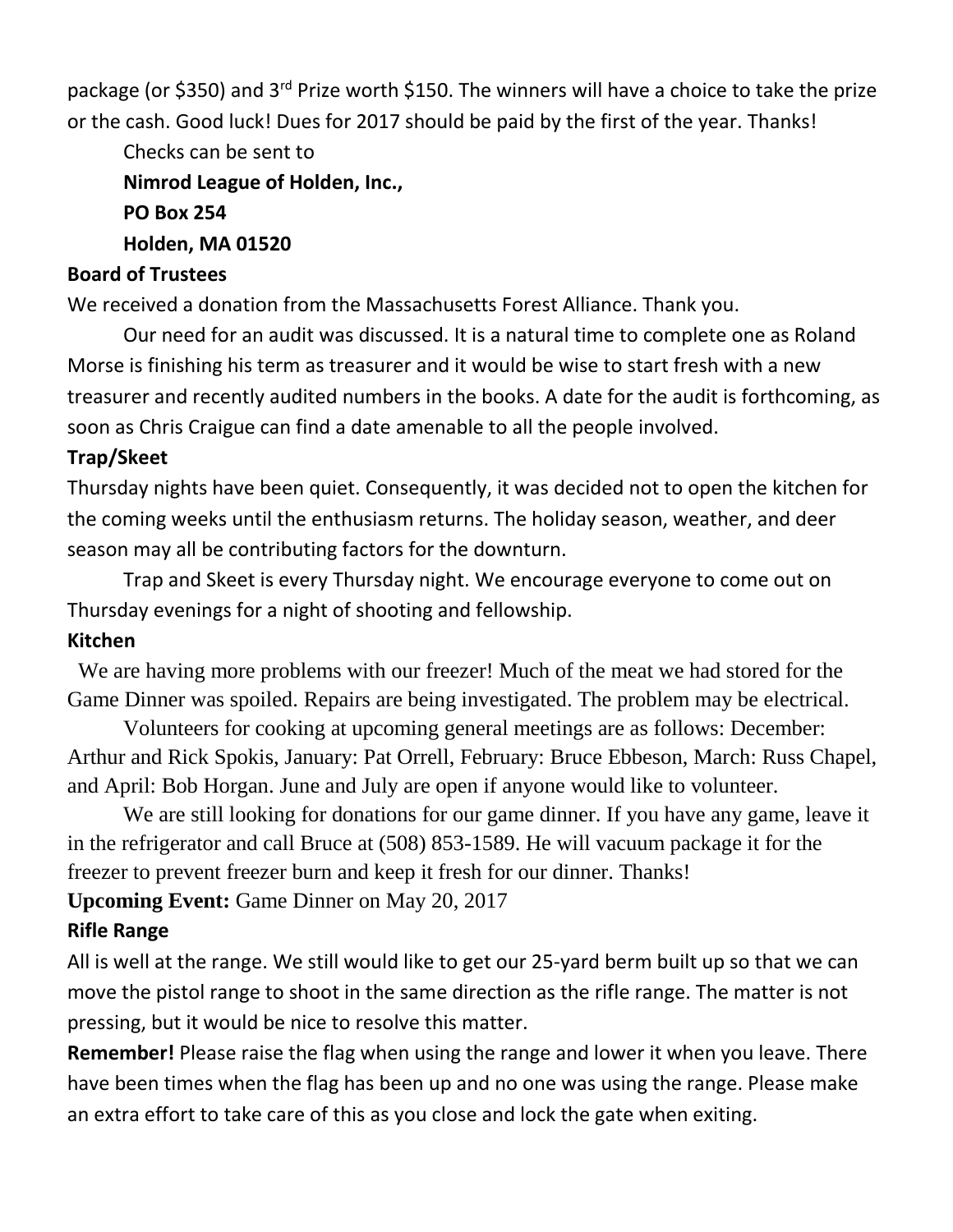The range will be closed May 13-14, 2017 for the Archery IBO Shoot.

### **House**

Ralph Cochran is trying to complete all inspections. We're hoping to have everything ready for the week of December 12-16 and get them done. Many thanks to Ralph for his efforts in this regard. The security system was discussed at length again at this month's E Board meeting. Nothing has been ordered as of yet. We just received a Nimrod charge card. The thought is we will purchase our cell phone booster with that. Both the security cameras and the booster are prudent steps for our club to take. Technology is expensive but, in this case, a very smart expenditure.

### **Executive Board**

Another long meeting that did not adjourn until 9:45 PM. Much discussion and decisionmaking on a variety of issues. We aim for the newsletter to convey the highlights.

E Board meetings are held at 7 PM the last Tuesday of the month. Members are welcome if you'd like to come and observe our club's operation. Our membership can be very proud of the board and the time and effort that is made by everyone to keep our club running smoothly.

### **Special Committee (Scholarship)**

Donations for the Peter Brewer Scholarship funds was discussed at the Executive Board meeting. Linda Brewer presented to the club another \$2,000.00 at the meeting. The club has recently received and accepted donations totaling \$660.00 in memoriam of Jim Gibbons. They were from the list of people below in varying amounts. Our thanks go out to the following donors:

Diane Oslebo **Diane Oslebo** Deborah Lindgren Marie Newcomb Mary Ann McGrain Nancy Fournier **Karen and Gary Gaskin** Karin, Charles Brewer Lisa and Michael Davis Thomas and Dianne Hughes CMSC Auto School Matthew and Ruth Ryan Gayle Marshall Brian and Leslie Majoy

Timothy Cooney **Duncan and Heather Stewart** 

The discussion continued with Linda and her thoughts on how to disperse the funds. Various ideas were floated including increasing the amount that we award along with creating a fund that could be added to and make the account perpetual. An ice fishing derby was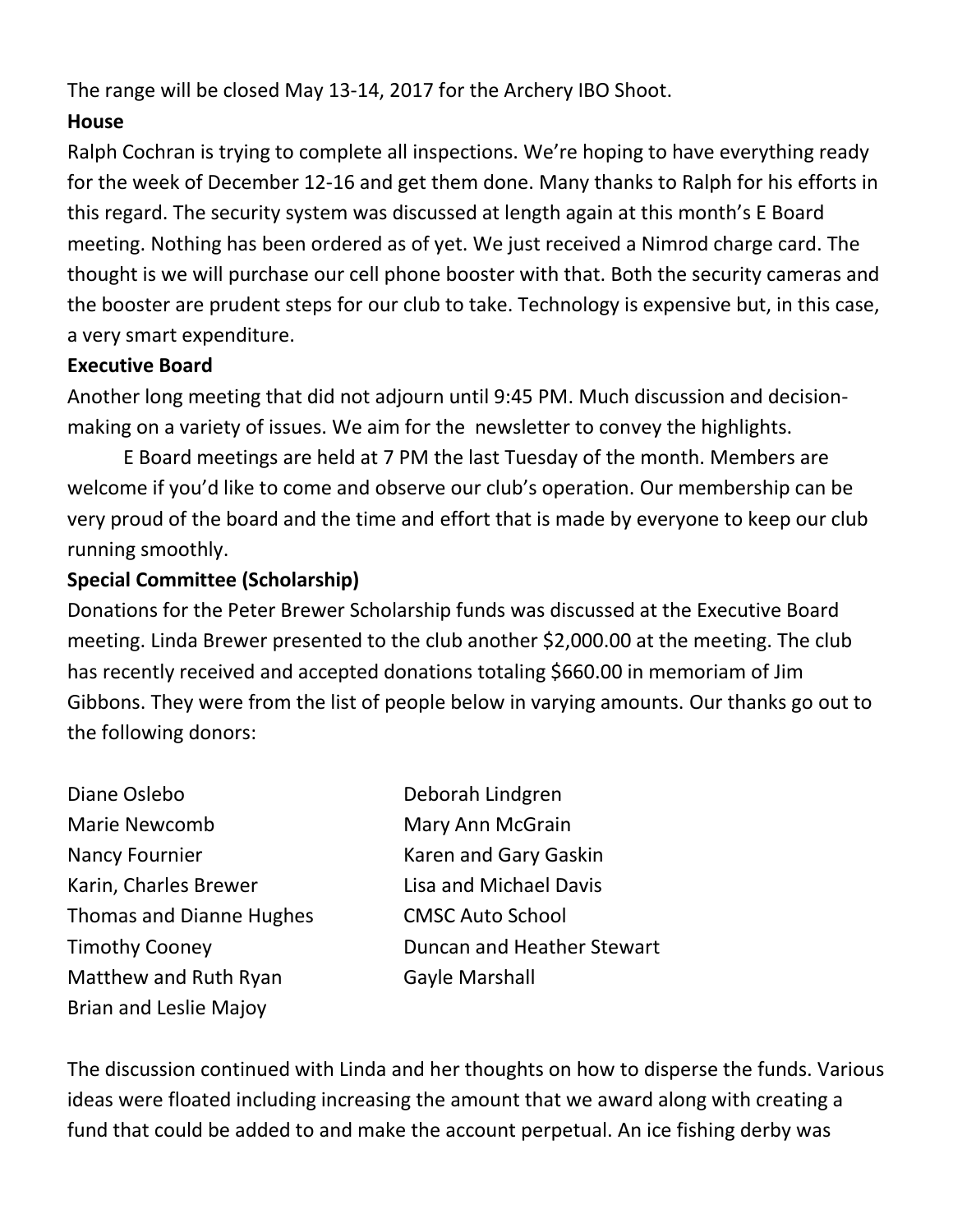suggested as a fund raiser. It was a refreshing discussion with a lot of brainstorming various thoughts on the scholarships. It was decided to table the issue for now, but obviously, the Scholarship Committee will be revisiting this issue.

### **Grounds**

The tractor is scheduled for an oil change. Neal Whitehead and Kevin Chviruk can always use some help with the Grounds. Rick Longbottom is all set for snow removal. Please be aware that we will need volunteers for shoveling and snow blowing.

# **Finance**

The market fluctuates as we all know. Smart investors stay the course.

# **Bar**

All is well. Some cash came in from the special bird hunt. Everyone enjoyed the clubhouse as well as the hunt. Audit was discussed. The bar hands in monthly reports so any audit would be brief and straightforward.

# **Birds**

Kevin Chviruk reports that the Special Bird Hunts paid for themselves and were enjoyed by all. There is one more Special Hunt scheduled for December 11<sup>th</sup>. Contact Kevin for more information.

Kevin completed payment for this year's birds after a lot of running around trying to get a check signed. Everybody he needed was out of town at the time. The Board discussed adding another person to the checking account with a valid signature. The hope is that our new charge/debit card may alleviate this issue.

A clean-up work party is in the future. The hunting area is shaping up into very good bird cover. There is however, a lot of timber lying on the ground that needs to be picked up and piled. Keep this party in mind for volunteer hours. This would also be the area affected by the Mass Wildlife grant if that comes through.

# **Revenue**

Roland Morse reported our expenditures and balances for the month.

# **Archery**

Tina Gianos reports that shooting on Friday nights continues. Wood targets are being replaced with the real targets. That's another step in improving our archery range. All is well. **Upcoming Event:** Nimrod will host the IBO Shoot on May 13 & 14, 2017. The Rifle Range will be closed that weekend.

# **Worcester County League of Sportsmen**

Joe Afonso encourages everyone to visit the new website. You can find links to various new functions on the Mass.gov website. Several clubs have procured their allotment of wood